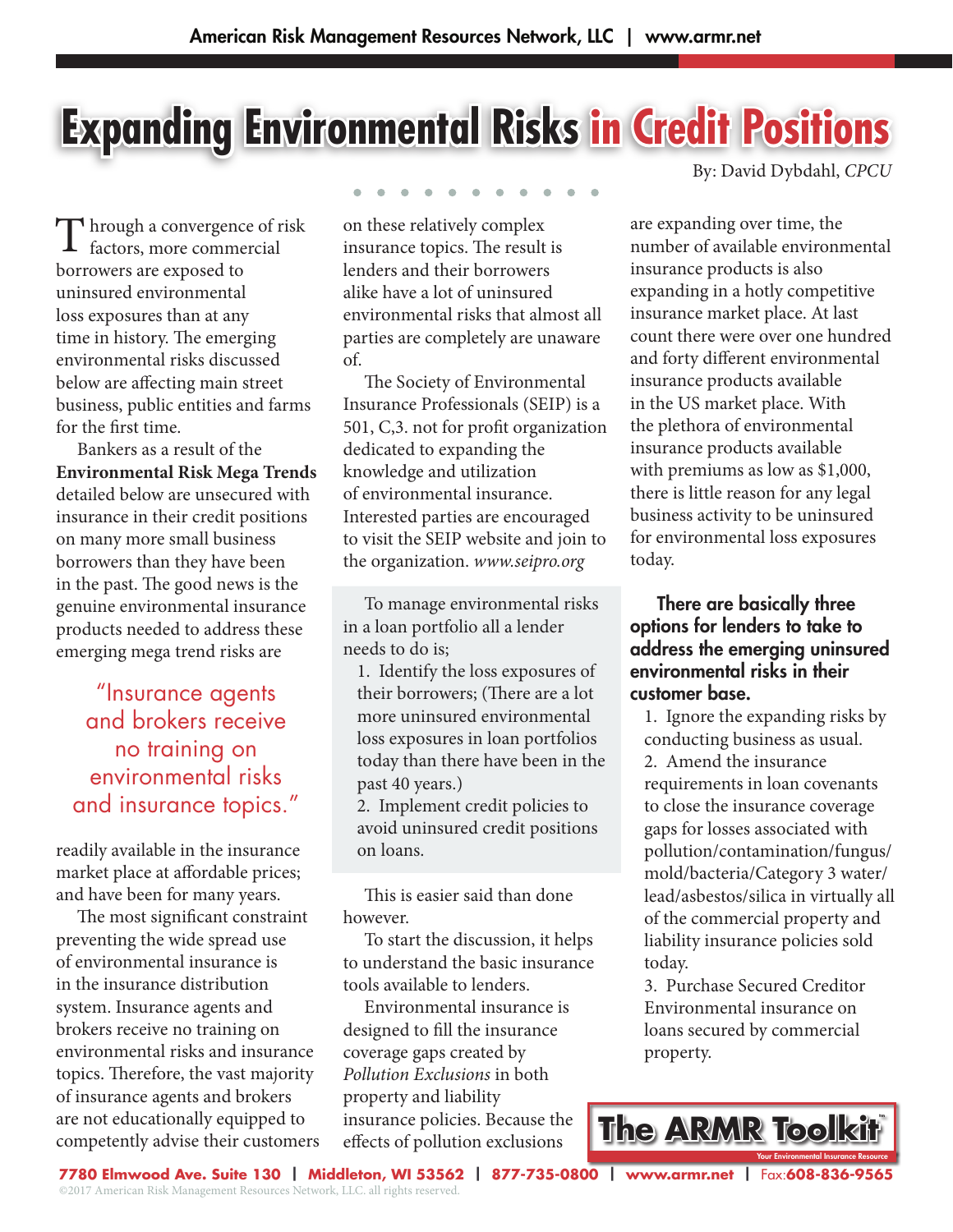**Option 1** judging from the observed insurance requirements in commercial loan covenants this is by far the most common environmental risk management strategy used by lenders today. To implement Option 1, no further action is needed by the majority of lenders. Loan officers choosing this course of action will sleep better at night if the rest of this article is not read.

**Option 2** is a low cost alternative to manage the environmental risks in a loan portfolio. Lenders routinely require commercial borrowers to maintain property and liability insurance. Loan covenants usually specify the amounts and types of insurance that must be maintained by borrowers.

 Lenders require certificates of insurance be provided annually over the term of a loan to prove that the borrower is insured and in compliance with the loan covenants. If the borrower fails to purchase insurance the banker will buy the insurance for them and apply the premiums paid by the bank for that insurance to the outstanding loan amounts.

 Lenders have a long standing culture of never being uninsured in their security position on a loan. In practice, most business owners do not want to be uninsured either. On that point the borrower and lender are in harmony. In practice, both are uninsured for environmental risks in most cases and neither party recognizes it.

 The "make sure the borrowers are insured" risk management strategy for the lender falls apart on environmental risks. This is due to insurance requirements in loan covenants that ignore the effects of pollution exclusions in property and liability insurance policies and the Environmental Risk Mega Trends that are explained below.

 To implement Option 2 all that is needed is a set of insurance requirements that are appropriate

for the environmental risks of each type of commercial borrower. This can be done with as little as two sets of environmental insurance requirements for loan covenants based on the business the borrower is in. Although customizing these requirements for the specific the business the borrower is in is highly recommended.

 In the most basic terms, borrowers will either be purchasing:

1. **Environmental Impairment Liability** insurance to insure pollution/contamination losses at specified building locations or; 2. **Contractors Environmental Liability** insurance to insure pollution/contamination losses arising from a contractor's operations.

 These basic types of genuine environmental insurance are sold under a broad range of brand names.

 Lenders can choose to be loss payees and additional insureds under genuine environmental insurance policies at little or no additional premium to the borrower.

 **Genuine Environmental Insurance** has six essential coverage elements.

1. There must be an insuring agreement for losses caused by sudden and gradual releases or escape of "Pollutants" with coverage for;

2. Causing damage to the property of others;

3. Causing Bodily Injury to third parties;

4. Defense costs;

5. Clean up costs as required under environmental protection laws.

 Insurance policies that only provide coverage for pollution losses through an exception to a pollution exclusion for "sudden and accidental" (read pretty darn fast) pollution releases are not and should not be confused with genuine environmental insurance.

 Insurance coverage litigation over the true meaning of exceptions to pollution exclusions are the most litigated words in the 400-year history of the insurance business. Although an exception to a pollution exclusion is better than a total exclusion for losses associated with pollution events, it is impossible to predict what the insurance coverage will be until after the loss. In a case example discussed in Mega Trends below, one State Supreme Court justice in a litigated insurance coverage matter referred to an exception to a pollution exclusion as "useless insurance" and questioned the ethics of the vendors who sold it to an uninsured insurance buyer.

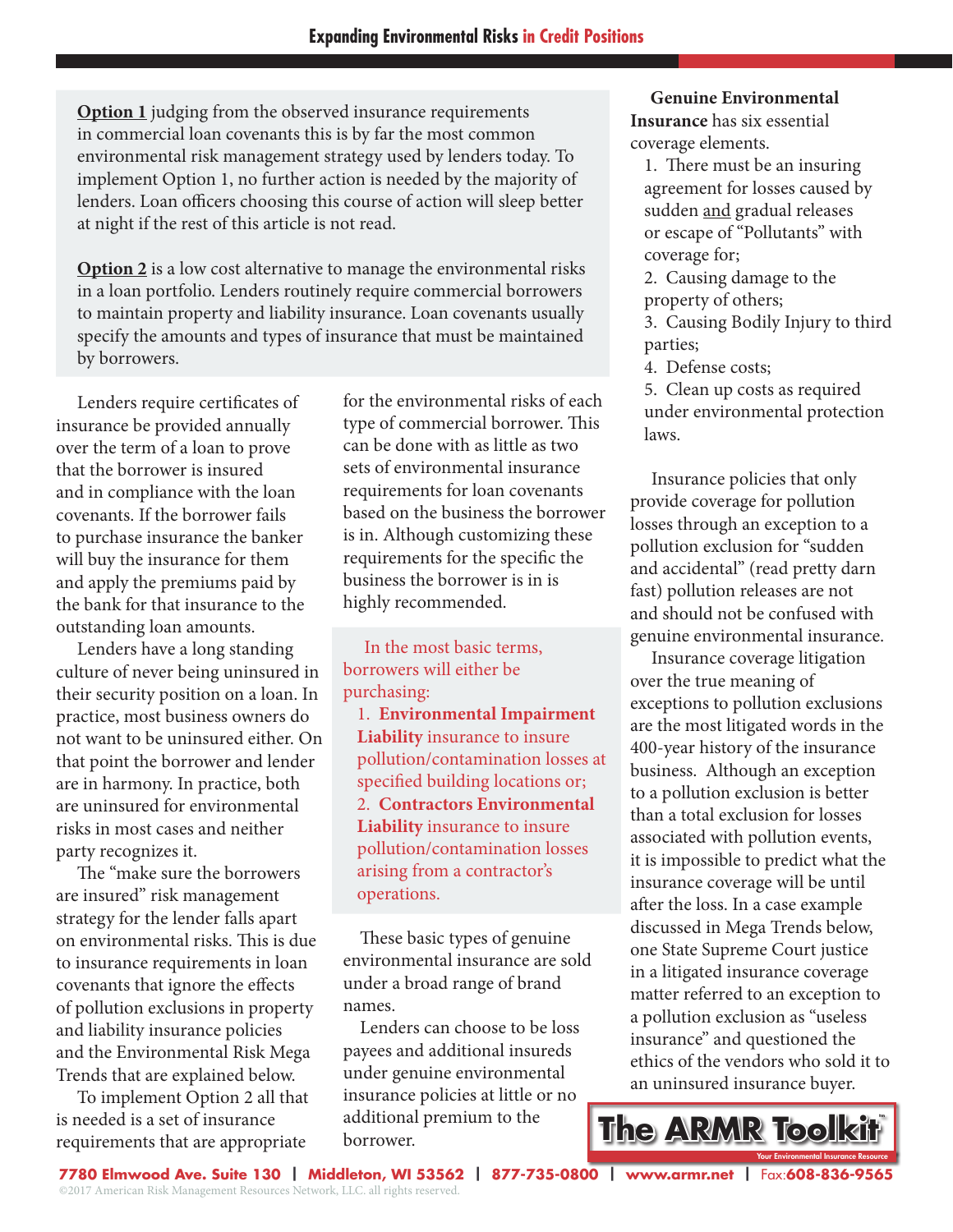**Option 3** is for the lender to purchase or require the borrower to pay for Secured Creditor Environmental insurance.

# **The ARMR Toolkit** Your Environmental Insurance Resource

 A secured creditor environmental insurance policy is specifically designed to protect only the lender on a commercial property that the lender has a security interest in. Secured Creditor policies have been available for decades to reduce the amount of time and money lenders expended in Phase 1 environmental risk assessments.

 Secured Creditor insurance is a low cost alternative for a lender to fill the insurance coverage hole created by pollution/contamination exclusions in the insurance policies required in the loan covenants.

 A Secured Creditor Environmental Insurance policy starts off with a genuine Environmental Impairment Liability insurance policy on a property the lender has extended credit to. However, since the sole intent of the insurance coverage is to protect the lender's security position, a Secured Creditors Environmental insurance policy alters a couple of very important coverage elements in an EIL policy.



- 1. Only the lender is insured, the borrower receives no benefit in the form of risk transfer.
- 2. To have a claim under the Secured Creditor policy there is a double insurance coverage trigger required.
	- There needs to be a covered pollution release at the insureds property that needs be cleaned up;
	- The borrower must be in default on the loan and the lender has already foreclosed on the property. (This is the no benefit to the borrower part

 The primary purpose of Secured Creditor insurance is to pay for the clean-up costs on a property the bank has foreclosed on. There is liability insurance built into the policy form. However, the environmental liability loss exposure third parties by a lenders passive interest in foreclosed property is minimal.

 Foreclosure's on contaminated property that triggers a government mandated clean-up is a likely scenario in a world where most borrowers are uninsured for environmental hazards. Environmental clean-ups routinely go into seven figure amounts and a clean-up of ground water can take decades to complete. An uninsured borrower facing pollution liability claims by 3rd parties and environmental clean-up costs has a good chance of not being able to make their loan payments because the government has a super lien on the property for clean-up costs and other environmental damages. Recognizing this reality, the sellers of Secured Creditor insurance modified the clean-up coverage in

the EIL policy to pay the insured lender *The Lesser Of*:

1. The outstanding loan balance or;

2. The actual cost of clean-up.

If the lender takes option 1 does not the site need to be cleaned up by the lender anyway? Isn't the lender the new owner and responsible for clean up?

The lender would be the owner of the site and the owner is responsible for cleanup you are right.

With the insurance proceeds paying for the clean up the thinking is the lender can sell the property.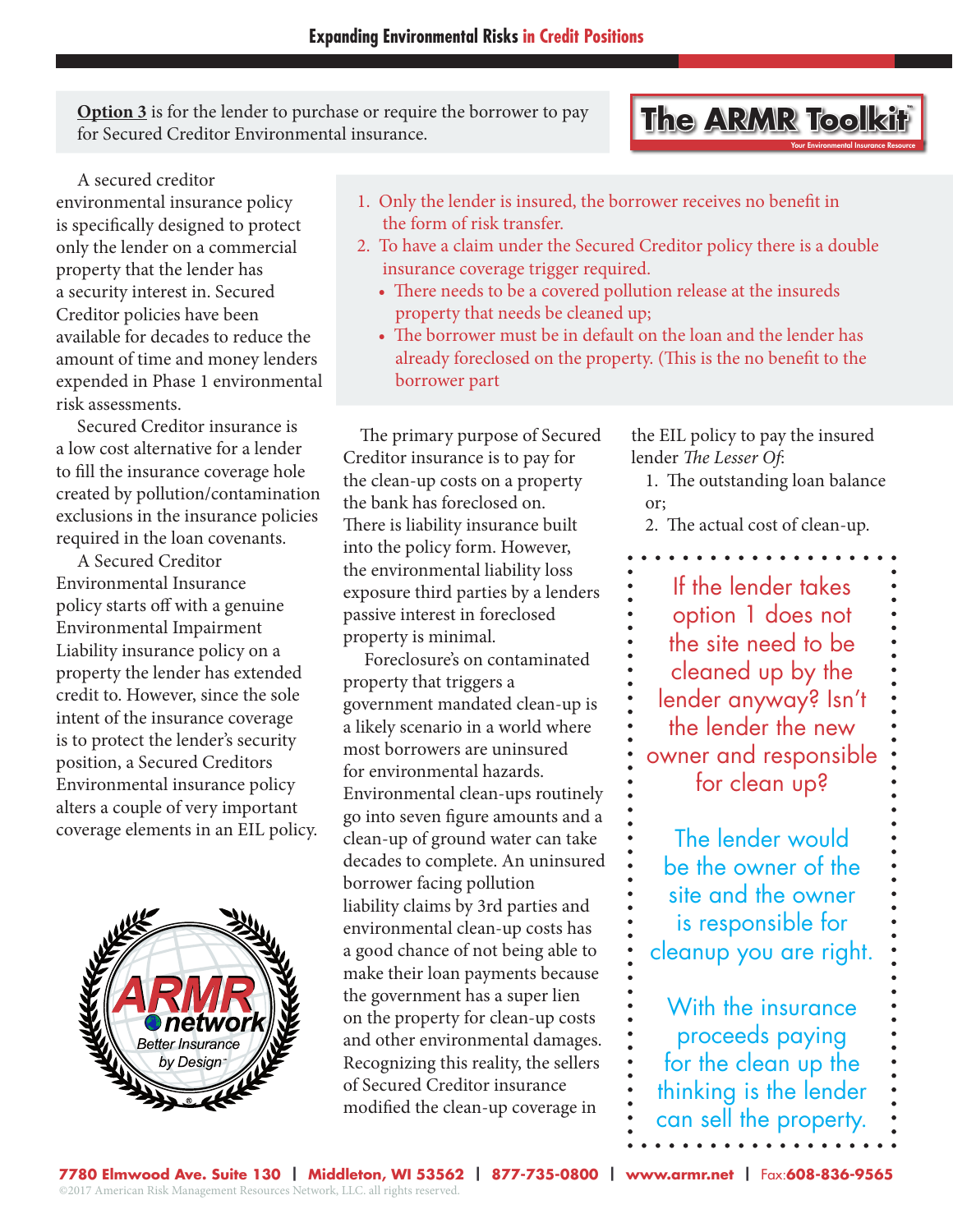Realizing that clean ups of ground water in particular can take a long time to complete, one seller of Secured Creditor Environmental insurance (Zurich) allows the lender to select an upfront payment of the estimated clean-up costs in order to cash out on a foreclosed property.

 Secured Creditor Environmental insurance is traditionally used by lenders extending loans on industrial properties. Although in consideration of the Environmental Risk Mega Trends discussed below, logically the Secured Creditor Environmental insurance product could be used for other commercial property risks like health care facilities, hospitality, apartments, condos and farms.

### There are three main advantages in the use of Secured Creditor Environmental insurance from the lenders perspective.

**1. With insurance protection in the event clean up expenses are incurred on a foreclosed property, lenders do not have to be as concerned about environmental due diligence in the credit evaluation process.** In many cases the cost of insurance is less than the cost of a Phase 1 environmental assessment on a property. Something to keep in mind is if the Phase 1 assessment is wrong, no risk has been transferred by the bank. A secured Creditor insurance policy offers reduced cost of due diligence plus risk transfer. **2. Because the borrower must be in default on the loan before there can be a claim presented** 

**to the insurance company on the Secured Creditor Environmental insurance policy, the entire net asset base of the borrower is effectively the deductible on the coverage.**  Therefore, the environmental insurance underwriting process is stream lined considerably by the huge deductible. Ease of administration to acquire insurance coverage at the lender level is a major value position in this type of environmental insurance.

**3. Cost, a genuine environmental impairment liability insurance policy covering both the borrower and the lenders interest will typically be 40% higher than insuring the lenders interest only under a Secured Creditor Environmental insurance policy.** Another huge cost advantage for Secured Creditor insurance is the policy is purchased by the bank which can add multiple unrelated properties onto one insurance policy. This practice eliminates the Minimum Premium constraints for EIL insurance. For a single insured location, the Minimum Premiums for an EIL policy are typically greater than \$5,000 for a \$1,000,0000 insurance policy on an industrial facility and \$3500 for a commercial or habitational property. In contrast, with a Secured Creditor Environmental insurance policy in place on a loan portfolio, the incremental annual premium to add a single commercial property to the policy can be measured in the hundreds of dollars.

Does the lender purchase a Secured Creditor policy for all of its loans? Or does the borrower purchase it on a one off basis if the lender wants it?

. . . . . . . . . . . .

The lender will usually have a master secured creditor policy in place and the borrower can add a property to the master policy for less than the cost of buying a separate Secured Creditor insurance policy.

. . . . . . . . . . .

If a lender is concerned about limits of liability a separate policy will provide dedicated limits. I think if the borrowers really understood the risk and what the insurance they are paying for actually covers they would always choose to purchase EIL insurance on the property, not secured creditors insurance. But their insurance agents are incapable of explaining either environmental risks or the insurance coverage in almost all cases. The result is a lot of needlessly uninsured losses associated with contamination events of various sources.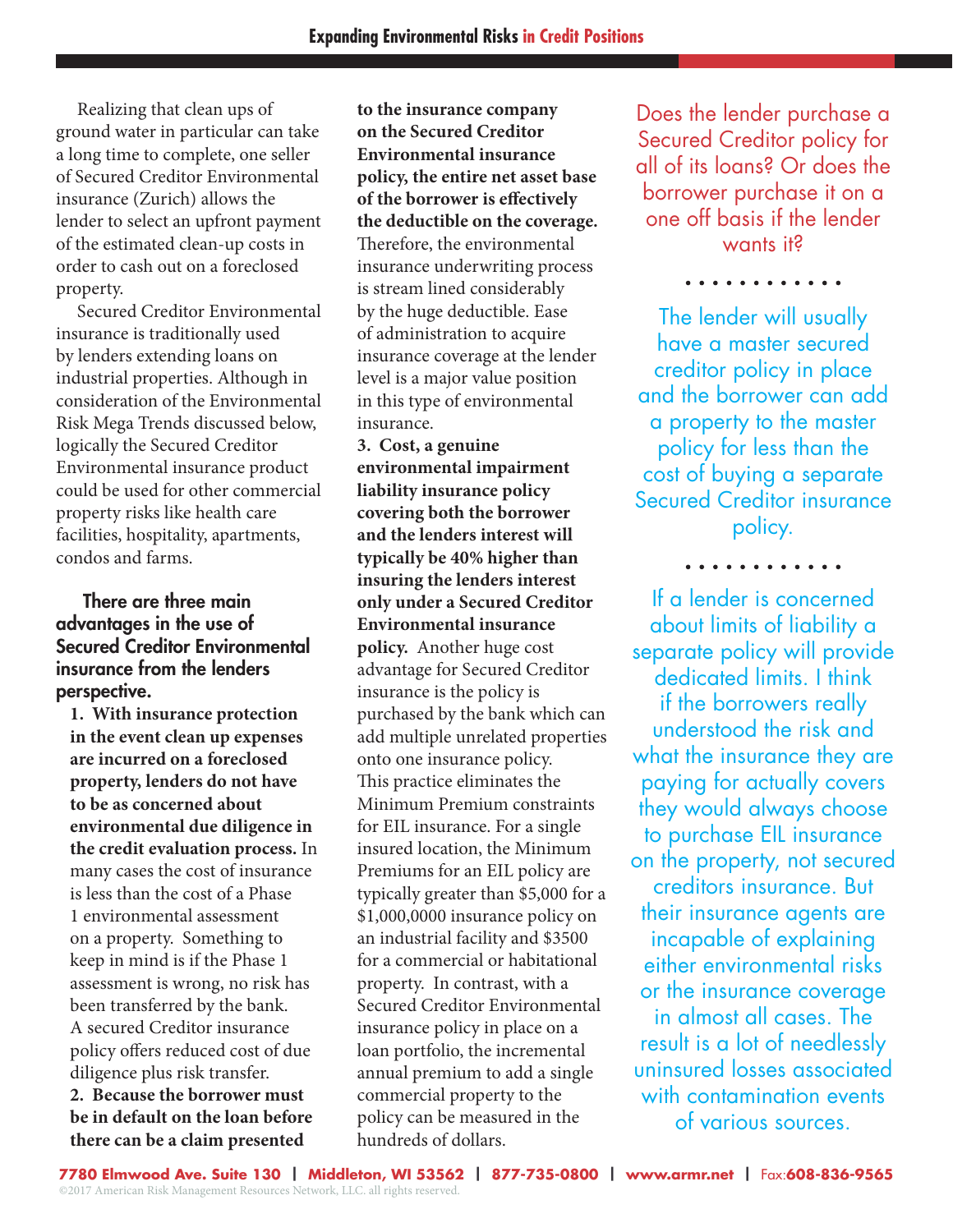The one underlying flaw in the basic value position of Secured Creditor Environmental Insurance is; the borrower who in most cases must pay the insurance premium, receives no benefit from the insurance coverage. The borrower must be in default and has handed the keys to the property over to the lender before the Secured Creditors Environmental coverage will apply to pay for the clean-up a contaminated site. That said the Secured Creditor Environmental insurance value position mirrors the value position of Credit Insurance where the party paying the premium receives no benefit from the insurance policy purchased outside of accessing credit. Most Credit Insurance policies have pollution related exclusions by the way.

#### Emerging Environmental Risks Effecting Borrowers And Their Lenders

 There are changes in society converging to increase the environmental risks of borrowers and their lenders alike. These changes form Mega Trends, a term originally coined by author John Nesbitt in 1982 in his book Megatrends: Ten New Directions Transforming Our Lives. I refer to these emerging environmental risks as mega trends because so many stakeholders are involved. The Mega Trends in environmental risks can be broken down into two essential components.

**1. Systematic reductions in commercial property and liability insurance coverage for any loss created by** 

#### **contamination events. 2. Expansions on how decades old environmental laws should be enforced.**

 To manage the emerging environmental Mega Trends in their loan portfolios, bankers will need pay a lot more attention to which of their borrowers have environmental loss exposures and to the effects of pollution exclusions within the insurance coverages specified in their loan covenants. As is discussed below, unless provisions are made to address the universal exclusion of losses related to contamination events, borrowers and their lenders will very likely be completely uninsured for any loss event involving contamination of some sort. The risk factors are already in place to produce many more uninsured contamination losses than at any point in history.

 The major contributors to increased environmental risks for borrowers and their bankers a like include these **Four Environmental Risk Mega Trends.**

## Environmental Risk Mega Trend # 1 - The expansion of "Pollution Exclusions" by the Court System

 Multiple courts in insurance coverage disputes are siding with the insurance companies who contend the purpose of pollution exclusions is to eliminate insurance coverage for claims arising from contamination. Courts in litigated insurance coverage disputes cases have applied pollution exclusions to alleged damages arising from bacteria contaminated sandwiches and contaminated hot tubs in hotels.

 It is a persistent myth with insurance agents and brokers and therefore in their customer base, that pollution exclusions only apply to hazardous waste, this has never been an accurate assumption. The case example below shows the folly in such errant assumptions.

 Of interest in almost all of the court cases involving the judicial interpretation of Pollution exclusions, if the insured party had purchased the appropriate genuine environmental insurance in the first place, there would be no reason for any insurance coverage litigation over what type of a claim a Pollution Exclusion may apply to.

 A good example of this Mega Trend factor is to look at the agricultural sector. In December, 2014 the Wisconsin State Supreme Court determined that the common pollution exclusion in the liability insurance policies sold to farmers applied to contaminating ground water with bacteria and/ or nitrates as a result of spreading manure on fields. Other states are very likely to follow the Wisconsin precedence case law on the matter.

 In the opinion of one Supreme Court Justice, insurance agents had been selling farmers "useless insurance" in the Farm Liability insurance package for a core operation that cannot be avoided in the business of dairy farming. That operation was the centuries old practice of spreading manure on fields as a fertilizer. The same supreme court justice questioned the ethics of the vendors that would sell an insurance policy that excluded loss events from a core business operation of the insured.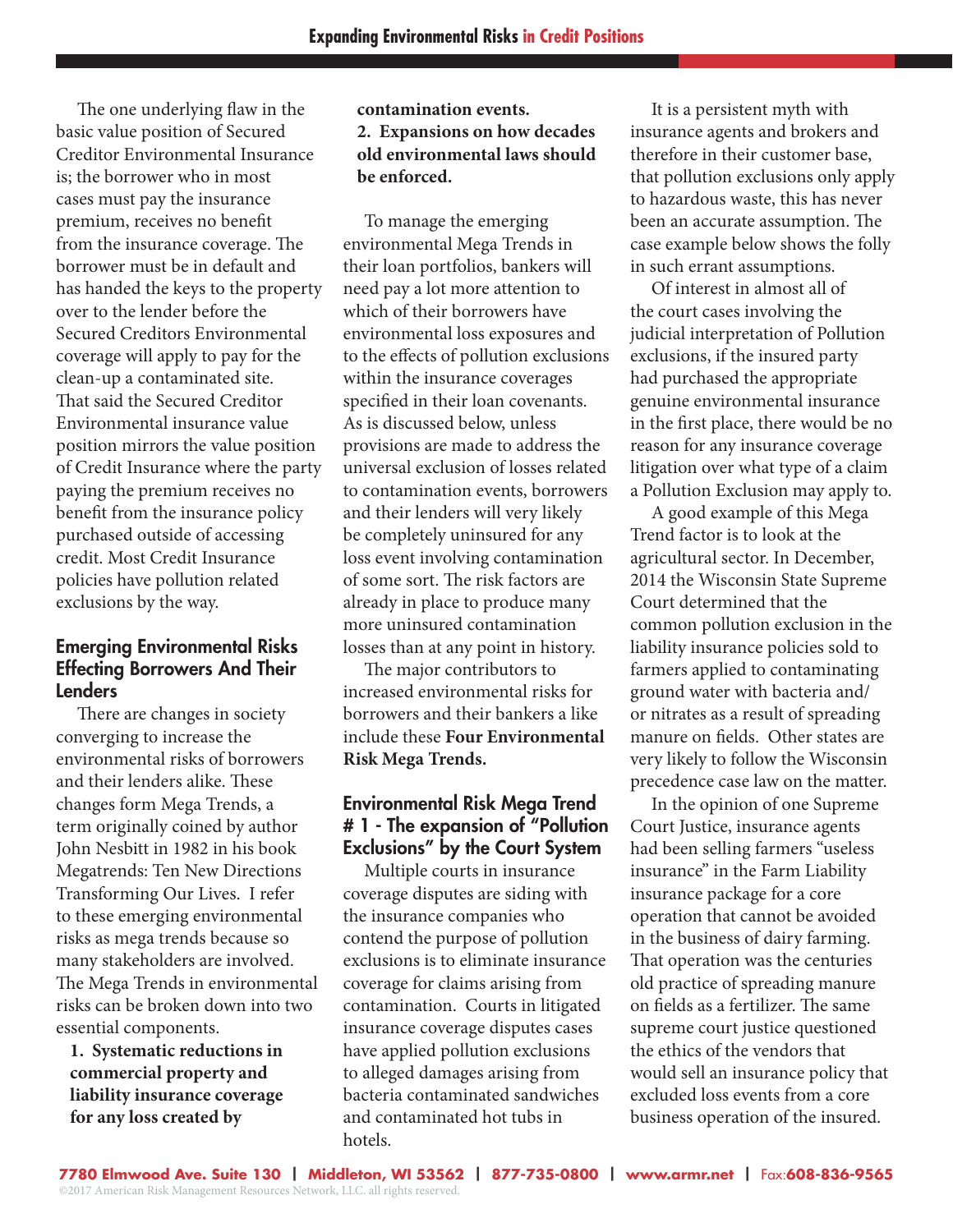With that State Supreme Court decision, the lenders on the 23,000 dairy farms in Wisconsin alone are depending on that "useless insurance" to protect their collateral positions on those farms who must dispose of manure on a daily basis. The lenders on farms in the other states across the country are no better off in their environmental risk management strategies or much more likely, the absence of any affirmative environmental risk management strategy in their credit positions on agricultural businesses.

 To insure against contamination loss events farmer's need specially modified Environmental Impairment Liability insurance. Off the shelf EIL policies were originally designed to insure industrial businesses, those industrial grade environmental insurance policies do not work well if at all to insure common farming environmental risks.

 Price is not the barrier it once was in environmental insurance on farming risks. Genuine Environmental Impairment Liability insurance coverage specifically designed to insure a farm is available for as little as \$1,500 for a policy with a \$500,000 limit of liability. A dairy farmer can have up to 300 cows and still be at \$1,500 in premium.

 For more information and farming environmental risks and insurance see *www.armr.net/* farms also see a Lenders guide to environmental insurance on farms *http://armr.net/lenders-guideto-environmental-insurance-topollution-exclusions*

 There is no known source of functional Secured Creditor Environmental Insurance on farming risks as of this writing.

#### Mega Trend #2 - The Expansion of Specifically Excluded Contaminants from insurance coverage

 For the past fifteen year's insurance companies have been quietly slipping exclusionary endorsements into commercial insurance policies for losses "arising from" or in some cases "in anyway related to or in any sequence" the specified materials. These specifically excluded materials include mold, bacteria, contaminated dry wall, asbestos, lead, silica and by default with the exclusion of bacteria, category 3 water. (For more information on Category 3 water see The Dark Secrets of Category 3 water *http:// armr.net/revealing-the-dark-secretsof-category-3-water-exclusions*)

 These exclusions for specified contaminates are essentially pollution exclusions on steroids. They are designed to avoid any coverage litigation as discussed in Mega Trend #1. If a loss is reported on an insurance policy containing a specified contaminant exclusion, it will almost always be denied by the insurance company with no chance of overturning the insurance company's denial of the claim in court with legal arguments that the insured did not understand the exclusions.

 Of course no one at the insurance companies found it convenient to inform the insurance agents and brokers about the effects

of the new exclusions through any briefing materials on the new exclusions. Therefore, most insurance agents/brokers continue to sell the insurance policies to businesses without informing their customers of the new insurance coverage restrictions.

# "Fungi and bacteria are not new loss exposure's; these materials are omni present in the built environment."

Specifically excluded materials today routinely include asbestos and lead. It has been difficult to buy products with asbestos and lead in them since 1978. So these two excluded materials are not new environmental risks to the lending community. However, lending on habitational buildings built prior to 1978 should have due diligence performed on them to evaluate this loss exposure to borrower and lender alike. It is virtually impossible to buy insurance for the cleanup of lead and asbestos today.

 Fungus and bacteria related losses deserve special attention in formulating risk management strategies on commercial borrowers simply because they are such a common contaminate associated with water losses. There are a lot more water intrusion losses in building that fires just to help put things into perspective on the probability of loss.

 Fungi and bacteria are not new loss exposure's; these materials are omni present in the built environment. What is new is building owners and their vendors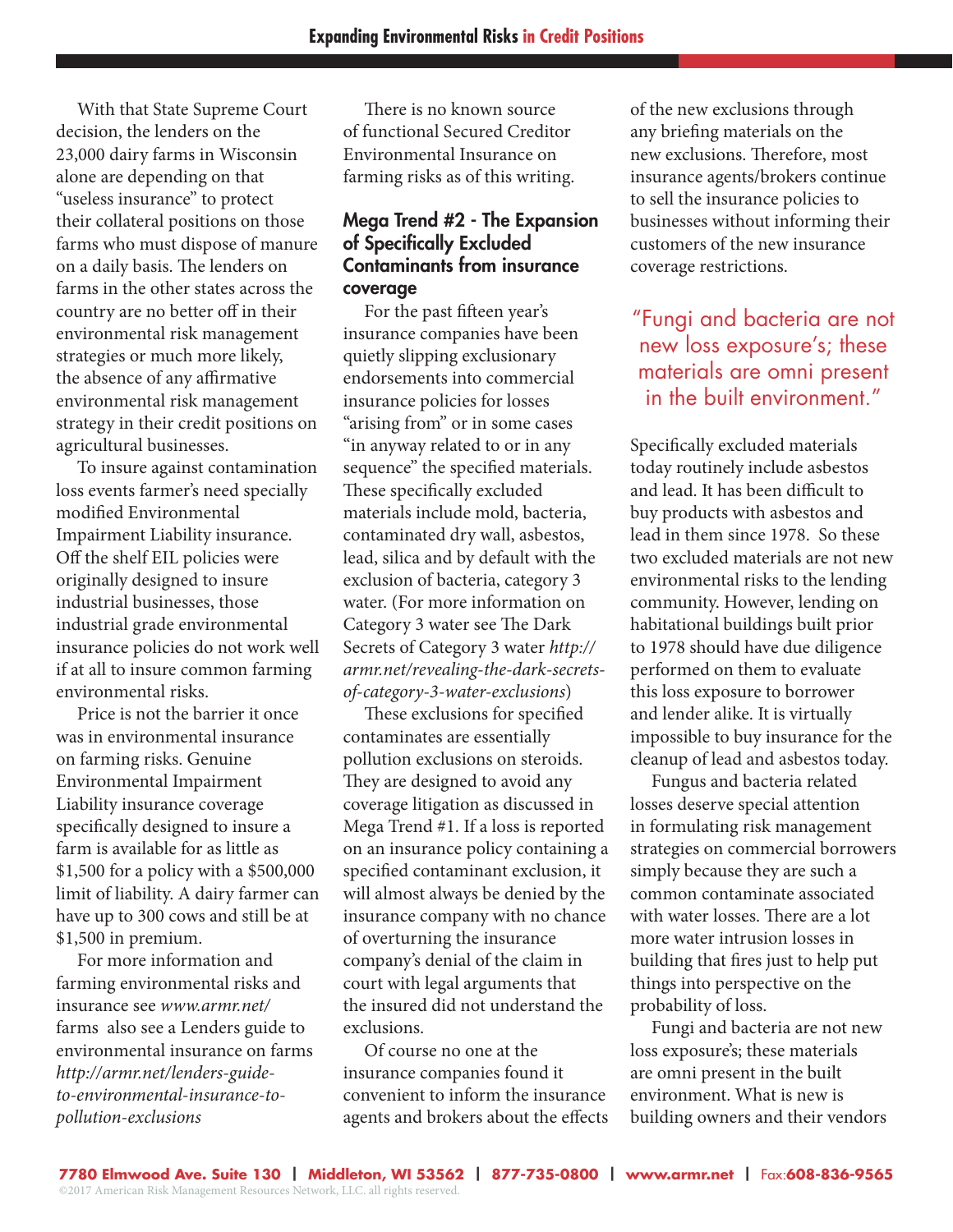do not have liability insurance in place in industry standard insurance policies for any type of a loss event involving a speck of any form or type of fungi (includes mold) or bacteria if either material is involved in any sequence to a loss event.



 A good example to illustrate this insurance coverage gap is a wrongful death claim made against a hotel owner for exposing a guest to legionella bacteria in a hot tub. Legionella bacteria can thrive in warm water, like hot tubs and indoor water features. Legionella bacteria once aerosolized and breathed into the lungs can cause Legionnaires Disease in humans. The disease is a respiratory ailment that is often fatal. In this loss example the typical commercial general liability (CGL) policy sold to a hotel owner today would not even pay defense costs in a wrongful death case caused by bacteria. Also the property insurance purchased on the hotel would not pay the business interruption loss that is likely to be incurred once potential guests learn of the Legionnaires Disease problems at the property.

 Another universally under insured and very common environmental loss exposure to commercial building owners is Category 3 water. Category 3 water is by definition water contaminated with bacteria which includes all water in a drain pipe, all water in a sprinkler system and drinking water that sits on carpeting for two days to name a few examples. Because of the effects of insurance exclusions and limitations for bacteria related losses in property and liability insurance policies, all property owners have inherent insurance coverage restrictions for losses associated with a drop of Category 3 water. (For information how these exclusions apply to a claim see Claims Magazine *http:// armr.net/what-every-adjustershould-know-about-fungibacteriaexclusions-2*)

 Also new is the amount of recoverable property insurance once a speck of any type of fungi or bacteria is involved with a loss event is reduced to a token sublimit of \$10,000 in most commercial property insurance policies sold today. To put the \$10,000 insurance coverage restriction in perspective, the average cost of a Category 3 water loss in a commercial building is \$250,000. Some Category 3 water losses are measured in the tens of millions of dollars but still are subject to the \$10,000 recoverable insurance limit for losses associated with bacteria of any form or quantity in any sequence in the loss scenario.

 As of this writing, genuine environmental insurance policies are available on commercial buildings for a premium of \$3,500 for a \$1,000,000 limit of liability which would insure a hotel the size of a Fairfield Inn. Purchasing a three year policy term reduces the cost per year to \$2,400. In general, the EIL premium on a commercial

building should cost no more than 10% of the property and liability insurance premium. Insuring a portfolio of owned properties can create EIL premiums per location measured in the few hundred dollars per location.

 Secured Creditor Environmental insurance as of this writing does not provide adequate coverage for fungi and bacteria related loss events.

#### Mega Trend # 3 - The Expansion Of The Clean Water Act To Non-point Source Polluters

 The systematic expansion of environmental protection laws over time creates new environmental loss exposures to borrowers who have not been materially affected by these decades old laws in the past. For example, the expansion in 2015 of the Clean Water Act rules to non-point source water pollution by default embroils hundreds of thousands of farmers applying manure, chemical fertilizers and pesticides on fields.

 All of the stakeholders in farming including the consultants, the vendors helping the farmer and their lenders are affected by the expansions of the Clean Water Act. All of these stakeholders are very likely uninsured for the environmental risks because of the of pollution/contamination exclusions in their business insurance policies.

 A perfect example of this mega trend is in Iowa where the city of Des Moines is suing the county board of supervisors in three counties under the Clean Water Act. The county board members serve as trustees for three Water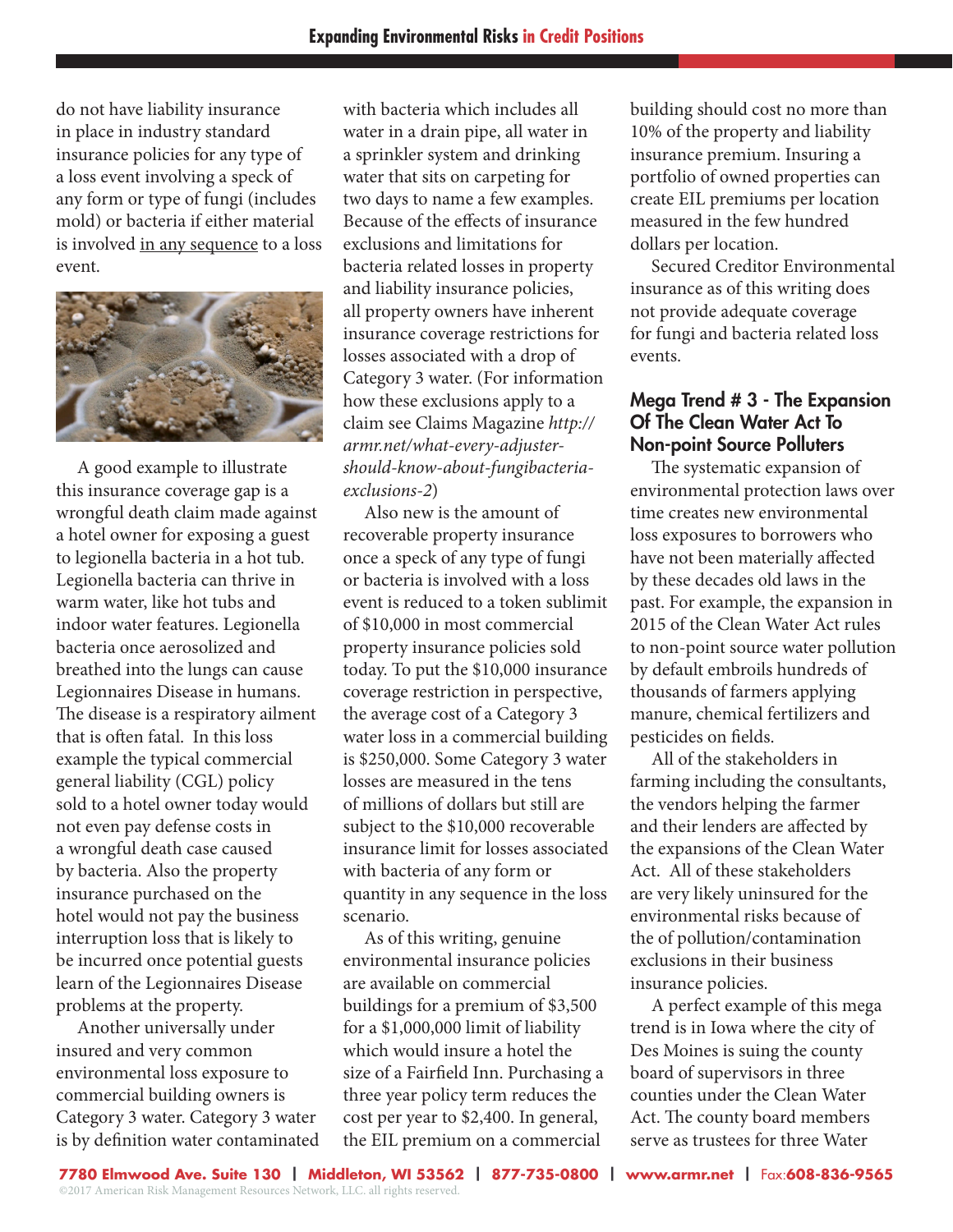Drainage Districts upstream from the city on the Raccoon river. A Water Drainage District is essentially a network of trenches and drain tile systems intended to remove excess subsurface water from farm fields. The Drainage Districts operate as quasi-public entities.

 The city is alleging that the Water Drainage Districts are discharging nitrate contaminated water into the Raccoon river without the required permits to do so under the Clean Water Act. Nitrates are a salt commonly found in fertilizers. Nitrates will leach into ground and surface water when crops cannot utilize the amount of nitrogen being added to the soil as fertilizer. High levels of nitrates are known to cause Blue Baby Syndrome in humans and mortality in cattle.

 The city of Des Moines depends on the Raccoon river for the drinking water supply for its 500,000 residences. As a result of the increased levels of nitrates in its drinking water supply the city needs to build and operate a water treatment system to remove the nitrates. The cost of the system is projected at \$100,000,000 and the city would like for the Trustees of three upstream county Water Drainage Districts to pay the city for the costs associated with the new water treatment plant. Many of the trustees are also farmers who benefit from the functioning of the Water Drainage Districts.

 Besides having some eye popping costs associated with the claim against the county board members, why is the City of Des Moines lawsuit a significant

new risk factor to a lender? In this example, citizens not the government regulators are using a decades old environmental protection law to force compliance with Clean Water Act standards onto non-point source polluters.

 When the costs of the treatment plant are ultimately spread out through the inevitable ensuing cost recovery lawsuits embroiling the three counties the county board of supervisors represent, the farmers in three counties utilizing the drainage district and all of the suppliers of agricultural chemicals to those farms, the number of affected stakeholders will be counted in the thousands. All of these parties are likely uninsured for any costs associated with the matter because of the far reaching effects of Pollution Exclusions. Even a public official's liability insurance policy likely has a pollution related loss exclusion.

 In the absence of a proactive environmental risk management strategy in their credit policy, lenders will have uninsured credit positions on all of the stakeholders involved as defendants.

 Genuine environmental insurance (not the "useless insurance" for environmental damages observed by the WI Supreme Court) has been continuously available for all of the stake holders in the Des Moines water treatment plant matter for many years. Although it's water over the dam now, no one will insure a burning building, most if not all of the stakeholders in the Des Moines matter could have purchased environmental insurance that would have applied

to the nitrate problem in the Raccoon River. Most of these stakeholders had no idea why environmental insurance was needed due to uniformed insurance agents and brokers who very likely never have had the opportunity to attend any training course on environmental risk management and insurance at any point in their careers.

 The expansion of the Clean Water Act to non-point source water pollution will affect a broad range of bank customers who were never impacted by the law in the past. Expect to see a lot more legal actions like the Des Moines water problem in the future.

#### Mega Trend #4 – Expansion of Waste Management Laws Into The Farming Business

 In a parallel case to the City of Des Moines, in Yakima, Washington motivated neighbors successfully utilized decades old federal waste management laws to alter dairy farming practices. This case also involved nitrate contamination of ground water as a result of farmers applying to much fertilizer, in this case manure to their fields. In the Yakima Valley farmers had applied so much manure to the fields that the nitrate levels in the ground water were seven times over the safe drinking water standard.

 The neighbors utilized the Resource Conservation and Recovery Act (RCRA) to bring a lawsuit against four farms in the valley. RCRA made into law in 1976, regulates waste disposal practices at the federal level. RCRA has a specific exception for